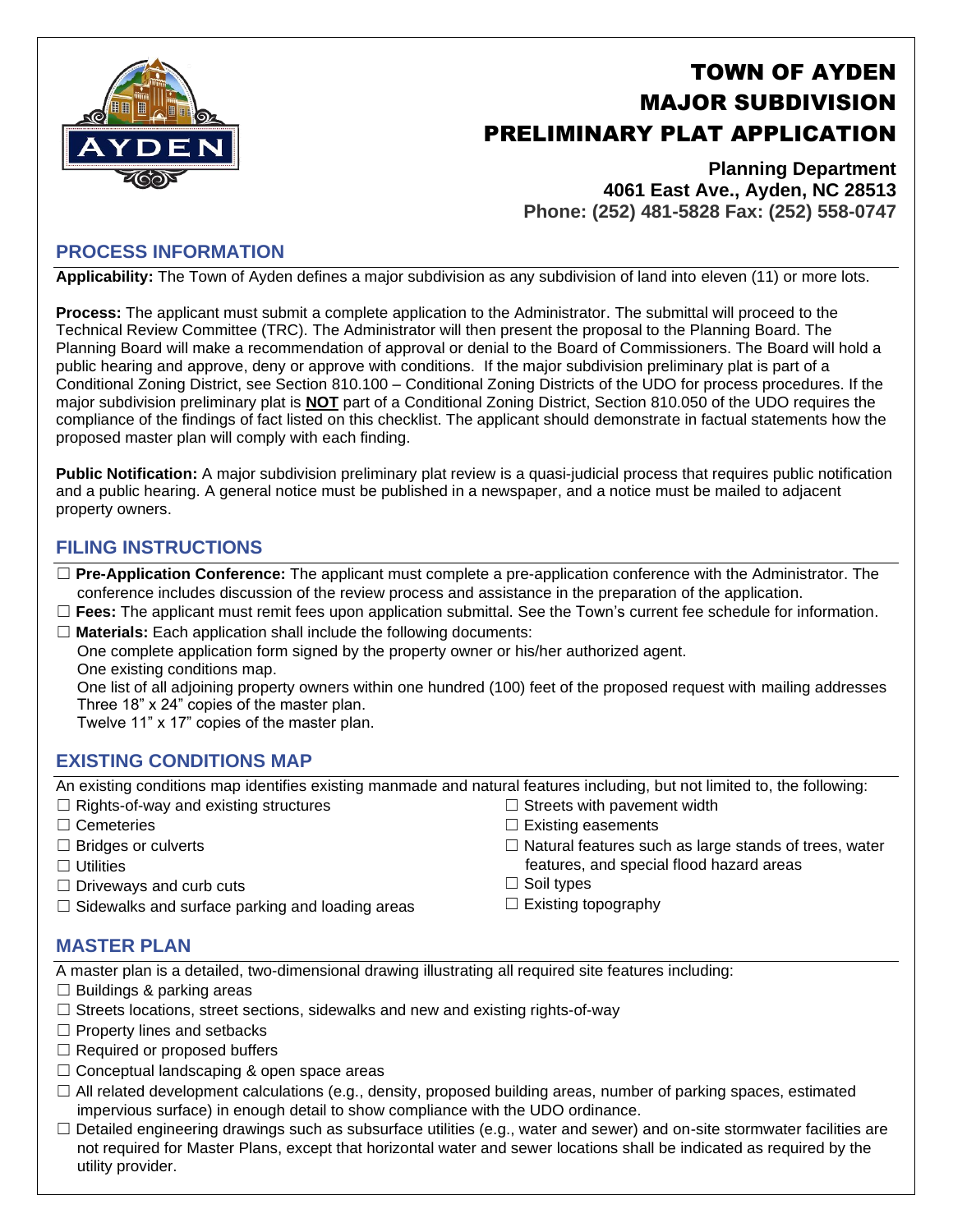

# TOWN OF AYDEN MAJOR SUBDIVISION PRELIMINARY PLAT APPLICATION

# **GENERAL INFORMATION**

| Jurisdiction: $\Box$ Corporate Limits | $\square$ ETJ |
|---------------------------------------|---------------|
|                                       |               |
|                                       |               |
|                                       |               |
|                                       |               |
| <b>CONTACT INFORMATION</b>            |               |
|                                       |               |
|                                       |               |
|                                       |               |
|                                       |               |
|                                       |               |
|                                       |               |
|                                       |               |
|                                       |               |

## **SIGNATURE**

The undersigned property owner, or duly authorized agent/representative thereof certifies that this application and the foregoing answers, statements, and other information herewith submitted are in all respects true and correct to the best of their knowledge and belief, with the understanding that any incorrect information submitted may result in the delay or rescheduling of the required public hearing and may result in the revocation of this application. I hereby authorize the Town of Ayden to review this request, visit the site, and contact any appropriate design professional in relation to questions generated as a result of the review.

| Applicant Printed Name: |
|-------------------------|
| Applicant Signature:    |
| Date:                   |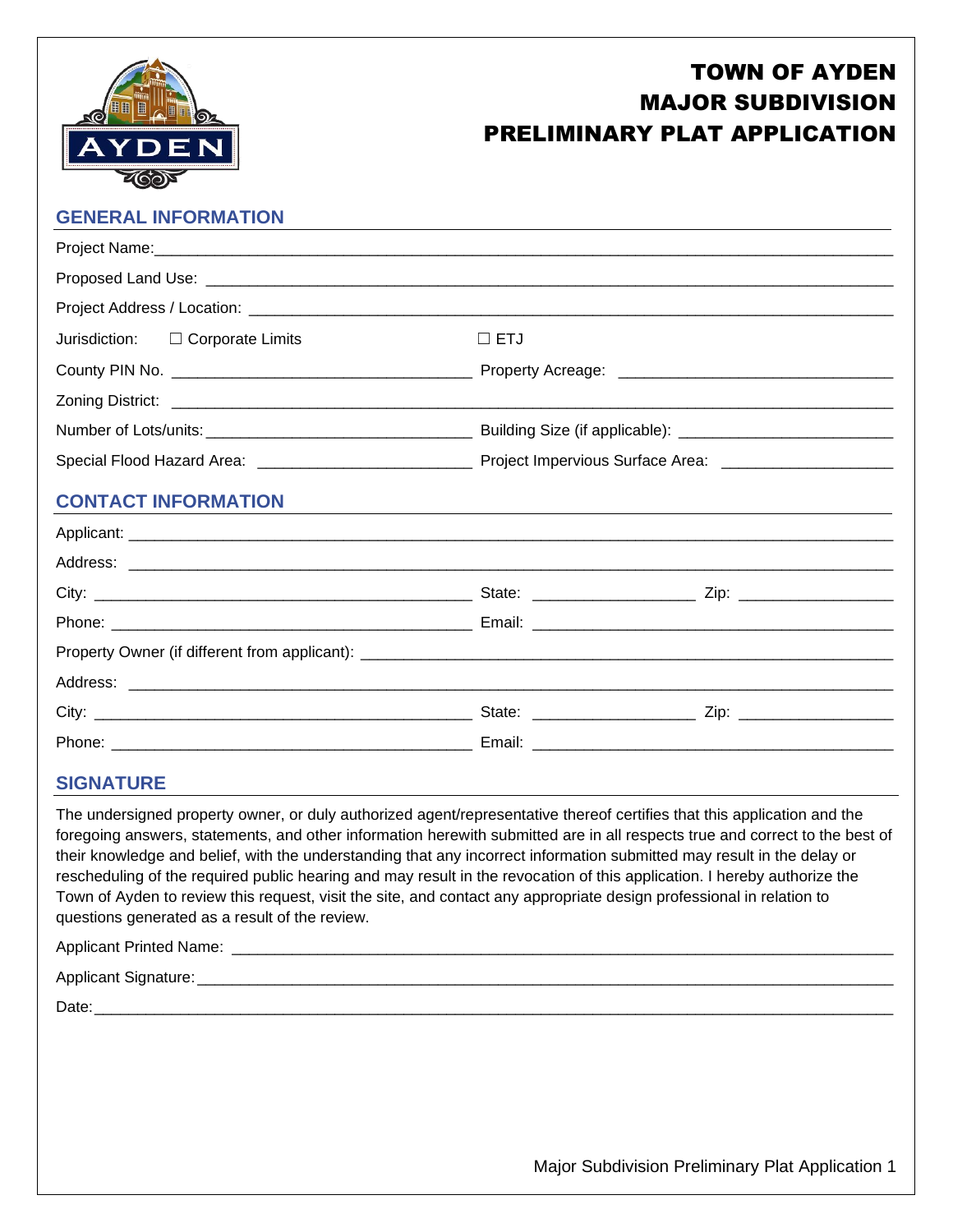

# TOWN OF AYDEN MAJOR SUBDIVISION PRELIMINARY PLAT APPLICATION

# **QUASI-JUDICIAL REVIEW**

#### *\*This section only applies to major site plans that are NOT part of a Conditional Zoning District request.*

Section 810.040 of the Town of Ayden UDO Article 8 requires compliance of the following findings of fact for the Board of Commissioners to grant approval. The applicant should provide a statement demonstrating that the proposed major subdivision preliminary plat will comply with each of these findings.

\_\_\_\_\_\_\_\_\_\_\_\_\_\_\_\_\_\_\_\_\_\_\_\_\_\_\_\_\_\_\_\_\_\_\_\_\_\_\_\_\_\_\_\_\_\_\_\_\_\_\_\_\_\_\_\_\_\_\_\_\_\_\_\_\_\_\_\_\_\_\_\_\_\_\_\_\_\_\_\_\_\_\_\_\_\_\_\_\_\_\_\_\_\_\_\_\_  $\_$  ,  $\_$  ,  $\_$  ,  $\_$  ,  $\_$  ,  $\_$  ,  $\_$  ,  $\_$  ,  $\_$  ,  $\_$  ,  $\_$  ,  $\_$  ,  $\_$  ,  $\_$  ,  $\_$  ,  $\_$  ,  $\_$  ,  $\_$  ,  $\_$  ,  $\_$  ,  $\_$  ,  $\_$  ,  $\_$  ,  $\_$  ,  $\_$  ,  $\_$  ,  $\_$  ,  $\_$  ,  $\_$  ,  $\_$  ,  $\_$  ,  $\_$  ,  $\_$  ,  $\_$  ,  $\_$  ,  $\_$  ,  $\_$  ,

\_\_\_\_\_\_\_\_\_\_\_\_\_\_\_\_\_\_\_\_\_\_\_\_\_\_\_\_\_\_\_\_\_\_\_\_\_\_\_\_\_\_\_\_\_\_\_\_\_\_\_\_\_\_\_\_\_\_\_\_\_\_\_\_\_\_\_\_\_\_\_\_\_\_\_\_\_\_\_\_\_\_\_\_\_\_\_\_\_\_\_\_\_\_\_\_\_ \_\_\_\_\_\_\_\_\_\_\_\_\_\_\_\_\_\_\_\_\_\_\_\_\_\_\_\_\_\_\_\_\_\_\_\_\_\_\_\_\_\_\_\_\_\_\_\_\_\_\_\_\_\_\_\_\_\_\_\_\_\_\_\_\_\_\_\_\_\_\_\_\_\_\_\_\_\_\_\_\_\_\_\_\_\_\_\_\_\_\_\_\_\_\_\_\_

 $\_$  ,  $\_$  ,  $\_$  ,  $\_$  ,  $\_$  ,  $\_$  ,  $\_$  ,  $\_$  ,  $\_$  ,  $\_$  ,  $\_$  ,  $\_$  ,  $\_$  ,  $\_$  ,  $\_$  ,  $\_$  ,  $\_$  ,  $\_$  ,  $\_$  ,  $\_$  ,  $\_$  ,  $\_$  ,  $\_$  ,  $\_$  ,  $\_$  ,  $\_$  ,  $\_$  ,  $\_$  ,  $\_$  ,  $\_$  ,  $\_$  ,  $\_$  ,  $\_$  ,  $\_$  ,  $\_$  ,  $\_$  ,  $\_$  , \_\_\_\_\_\_\_\_\_\_\_\_\_\_\_\_\_\_\_\_\_\_\_\_\_\_\_\_\_\_\_\_\_\_\_\_\_\_\_\_\_\_\_\_\_\_\_\_\_\_\_\_\_\_\_\_\_\_\_\_\_\_\_\_\_\_\_\_\_\_\_\_\_\_\_\_\_\_\_\_\_\_\_\_\_\_\_\_\_\_\_\_\_\_\_\_\_

\_\_\_\_\_\_\_\_\_\_\_\_\_\_\_\_\_\_\_\_\_\_\_\_\_\_\_\_\_\_\_\_\_\_\_\_\_\_\_\_\_\_\_\_\_\_\_\_\_\_\_\_\_\_\_\_\_\_\_\_\_\_\_\_\_\_\_\_\_\_\_\_\_\_\_\_\_\_\_\_\_\_\_\_\_\_\_\_\_\_\_\_\_\_\_\_\_  $\overline{\phantom{a}}$  , and the set of the set of the set of the set of the set of the set of the set of the set of the set of the set of the set of the set of the set of the set of the set of the set of the set of the set of the s  $\_$  ,  $\_$  ,  $\_$  ,  $\_$  ,  $\_$  ,  $\_$  ,  $\_$  ,  $\_$  ,  $\_$  ,  $\_$  ,  $\_$  ,  $\_$  ,  $\_$  ,  $\_$  ,  $\_$  ,  $\_$  ,  $\_$  ,  $\_$  ,  $\_$  ,  $\_$  ,  $\_$  ,  $\_$  ,  $\_$  ,  $\_$  ,  $\_$  ,  $\_$  ,  $\_$  ,  $\_$  ,  $\_$  ,  $\_$  ,  $\_$  ,  $\_$  ,  $\_$  ,  $\_$  ,  $\_$  ,  $\_$  ,  $\_$  ,  $\_$  ,  $\_$  ,  $\_$  ,  $\_$  ,  $\_$  ,  $\_$  ,  $\_$  ,  $\_$  ,  $\_$  ,  $\_$  ,  $\_$  ,  $\_$  ,  $\_$  ,  $\_$  ,  $\_$  ,  $\_$  ,  $\_$  ,  $\_$  ,  $\_$  ,  $\_$  ,  $\_$  ,  $\_$  ,  $\_$  ,  $\_$  ,  $\_$  ,  $\_$  ,  $\_$  ,  $\_$  ,  $\_$  ,  $\_$  ,  $\_$  ,  $\_$  ,  $\_$  ,  $\_$  ,  $\_$  ,  $\_$  ,  $\_$  , \_\_\_\_\_\_\_\_\_\_\_\_\_\_\_\_\_\_\_\_\_\_\_\_\_\_\_\_\_\_\_\_\_\_\_\_\_\_\_\_\_\_\_\_\_\_\_\_\_\_\_\_\_\_\_\_\_\_\_\_\_\_\_\_\_\_\_\_\_\_\_\_\_\_\_\_\_\_\_\_\_\_\_\_\_\_\_\_\_\_\_\_\_\_\_\_\_

(1) The plat conforms to the applicable provisions of the UDO.

# **STATEMENT BY APPLICANT: \_\_\_\_\_\_\_\_\_\_\_\_\_\_\_\_\_\_\_\_\_\_\_\_\_\_\_\_\_\_\_\_\_\_\_\_\_\_\_\_\_\_\_\_\_\_\_\_\_\_\_\_\_\_\_\_\_\_\_\_\_\_\_\_\_\_\_\_\_\_\_**

(2) The plat proves adequate infrastructure (transportation, utilities, etc.) to support the as plan as proposed.

## **STATEMENT BY APPLICANT: \_\_\_\_\_\_\_\_\_\_\_\_\_\_\_\_\_\_\_\_\_\_\_\_\_\_\_\_\_\_\_\_\_\_\_\_\_\_\_\_\_\_\_\_\_\_\_\_\_\_\_\_\_\_\_\_\_\_\_\_\_\_\_\_\_\_\_\_\_\_\_**

(3) The plat will not be detrimental to the use or development of adjacent properties.

## STATEMENT BY APPLICANT:

Proposed conditions offered by applicant: \_\_\_\_\_\_\_\_\_\_\_\_\_\_\_\_\_\_\_\_\_\_\_\_\_\_\_\_\_\_\_\_\_\_\_\_\_\_\_\_\_\_\_\_\_\_\_\_\_\_\_\_\_\_\_\_\_\_\_\_\_\_\_\_

## **COVER SHEET DETAIL**

The major subdivision preliminary plat cover sheet should include the following detail:

FOR TOWN OF AYDEN USE ONLY

BOARD OF COMMISSIONERS REVIEW DATE: ACTION: □ APPROVED □ DENIED

ADMINISTRATOR'S SIGNATURE \_\_\_\_\_\_\_\_\_\_\_\_\_\_\_\_\_\_\_\_\_\_\_\_\_\_\_\_\_\_\_\_\_\_\_\_\_\_\_\_\_\_\_\_\_\_\_\_\_\_\_\_\_\_\_\_\_\_\_\_\_\_\_\_\_\_\_\_\_

Major Subdivision Preliminary Plat Application 2